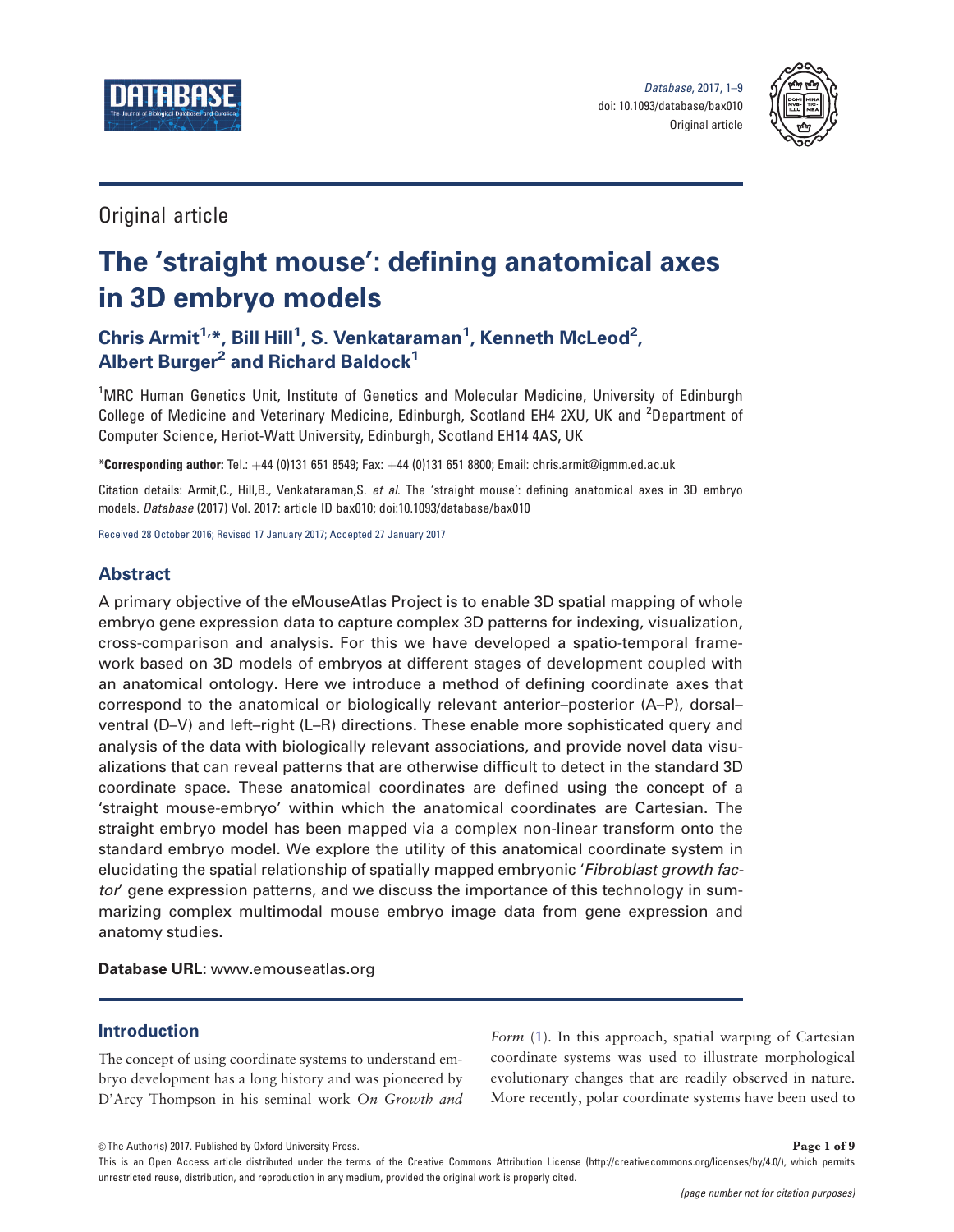define positional information in the developing and regenerating limb, and to accurately predict the incidence of supernumerary limb element formation in both vertebrates and insects ([2](#page-7-0), [3](#page-7-0)). In the adult murine brain coordinate systems [\(4](#page-7-0)) are used routinely to define position and direction but only for the extent of the brain tissue and cannot be used elsewhere. Despite the proven utility of coordinate systems in allowing us to record data such as injections sites or understand the developing and regenerating limb, there has not been an equivalent coordinate space introduced into 3D models of vertebrate embryo development. The reasons for this are inherent in the complexity of the developing embryo, with the mammalian embryo being particularly variable in visual presentation and pose.

A primary objective of the eMouseAtlas Project is to enable 3D spatial mapping of whole embryo gene expression patterns to allow complex 3D gene expression patterns to be visualized and cross-compared. The spatial mapping process used by the eMouseAtlas Gene Expression database (EMAGE) uses points of equivalence defined on a source gene-expression data image and a morphological stage-matched embryo model. These points are used to define a spatial transformation, which maps the assay image coordinate system onto the coordinate system of the reference model. Having defined the transform, the assay signal in the original image is extracted and a representation of the original pattern is defined within the space of a 3D atlas model. Mapping patterns in this way provides an objective and accurate representation of the whole gene expression patterns without constraining it to anatomical boundaries (ontology annotation) and additionally captures information on expression gradients and strength variation. In addition to the Euclidean space of the reference model and of the assay images mapped to it, each model in a biomedical spatial atlas will also have an implicit 'anatomically based' coordinate system.

This anatomical coordinate system, understood by anatomists and biologists, allows locations and directions to be specified in a manner relative to the structure of the organism and which is independent of the organism pose. In an effort to develop an anatomical, or natural coordinate system ([5\)](#page-7-0) for the mouse embryo, we have developed a straightened, idealized mouse embryo model that allows us to define the anterior–posterior (A–P), dorsal–ventral (D– V) and left–right (L–R) axes in the head, trunk, tail and limb regions of our 3D embryo models. The transformation required to map the image of an embryo in its normal configuration to a straightened embryo is necessarily complex, requiring very large displacements and deformations. Until recently it has not been possible to produce such transformations, however with the advent of constrained

distance transforms (CDTS, [6](#page-7-0)) such transformations have now become possible.

CDT relies on having a segmented target model—in this case the straight embryo model—and a collection of landmarks identifying points of equivalence. To aid in identifying landmarks we used a mouse embryo with a Sonic hedgehog (Shh) gene expression pattern. This expression pattern accurately defines midline structures in the head, trunk and tail region ([7\)](#page-7-0) and shows restricted expression in the posterior region of the developing fore- and hind-limb buds. To build a straight embryo model we have used image processing operations—including digital resectioning and surface modelling—on a 3D image of a Shh-labelled mouse embryo. A CDT transformation was then used to straighten embryos from their natural, curled conformation. In the space of the straight mouse embryo the anatomical coordinates are Cartesian, with xy, yz and zx representing true anatomical 'transverse', 'sagittal' and 'coronal' planes in the 3D model. By mapping the anatomical coordinates, as defined on the straight mouse embryo model, back onto the original curved 3D model, the anatomical axes are defined at all locations in the original 3D model.

We have explored the use of this anatomical coordinate system in elucidating the spatial relationship of embryonic Fibroblast growth factor (Fgf) gene expression patterns. Fgf genes encode a family of growth factor ligands that are critically important in organogenesis, craniofacial development and neuronal differentiation and survival. To understand the spatial relationships that exist between Fgf gene family members we used the anatomical coordinates to determine the A–P, D–V and L–R distribution of Fgf8, Fgf9, Fgf10 and Fgf20 and display them in the Cartesian frame of the straight mouse.

In this article, we first describe the development of a straight mouse embryo model and then its use in the visualization of spatial data. We propose that visualization using a straightened embryo reduces ambiguity and results in increased clarity, which we demonstrate using anatomical domains and spatially mapped gene expression patterns of the Fgf gene family. We further demonstrate the utility of the straightened mouse in a concise graphical summary of multiple gene expression patterns.

#### Materials and methods

### Developing the straight mouse embryo framework

The development of the straight mouse embryo framework comprised two steps: (i) the creation of a straight mouse embryo model from image data; and (ii) the creation of a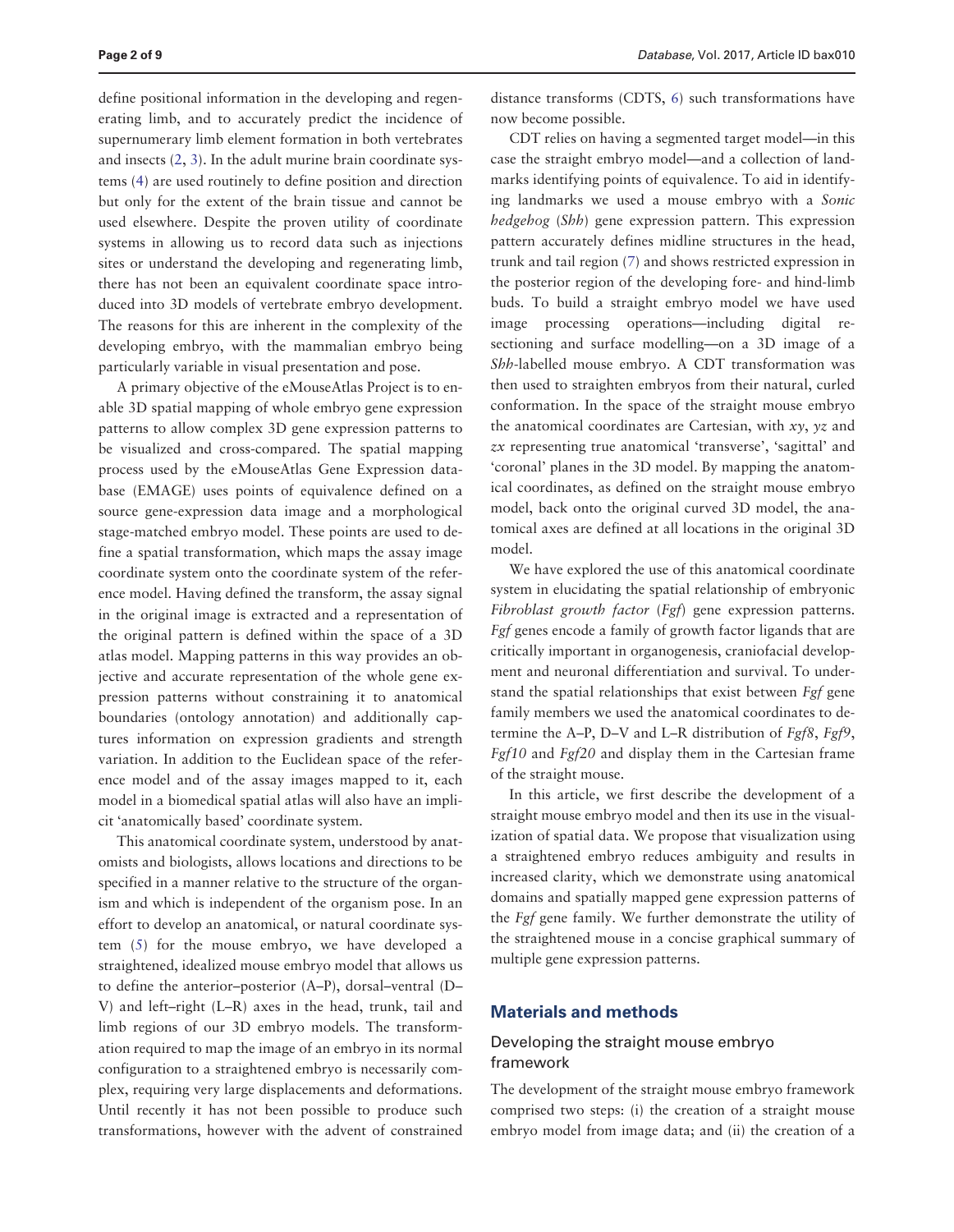

Figure 1. Image processing pipeline used to generate the straight mouse embryo. (A) Spatial warping using WlzWarp allows a user to place landmark points on a source image with gene expression (green) and a 3D model (orange) that utilizes a volumetric mesh. The green dots represent equivalent landmark points. (B) The spatial transform enables the gene expression pattern (green) to be mapped into the 3D model. Spatial warping of gene expression patterns using WlzWarp has been described previously in ([10\)](#page-7-0). (C) Spatial warping using WlzWarp was additionally used to straighten the mouse embryo model (landmark points not shown). The WlzWarp processing utilizes a CDT that enables complex non-linear deformations to be applied to 3D objects. (D) Gene expression patterns that were mapped into the 3D model (green) can be visualized in the context of the straight mouse embryo model.

transformation allowing a mapping between the anatomical coordinate system—as defined on the straight mouse embryo and the original 3D embryo model. An overview of the image data processing pipeline is shown in Figure 1.

#### Generation of the straight mouse embryo model

A 3D Optical Projection Tomography (OPT; [8\)](#page-7-0) image of a representative E10.5, Theiler stage 17 (TS; [9](#page-7-0)) CD1 mouse embryo, was colourimetrically labelled using alkaline phosphatase and NBT/BCIP to show the expression of Shh. This was used as the basis for the straight embryo model. Shh was selected as it is a signalling molecule with an expression pattern that accurately defines the midline

structures in the head, trunk and tail regions of the mouse embryo at this stage ([7\)](#page-7-0).

A set of sagittal and coronal section images were digitally resectioned from the volumetric image using the image processing application MAPaint (freely available from <https://github.com/ma-tech/>) and assembled together with selected transverse plane images to form a model composed of orthogonal planes. Because of the high curvature of the embryo at TS17, particularly evident in the sagittal plane, the sampling was non-uniform with fewer samples in the ventral than dorsal regions. From these orthogonal planes an enclosing surface model was constructed using the 3D creation tool Blender ([https://www.blender.org/\)](https://www.blender.org/) so as to smoothly interpolate between the embryo boundary segments. Because of the complex nature of the embryo outer boundary, portions of it were considerably simplified in building the straight embryo surface model. Principally, these were in the vicinity of the branchial arches, and additionally in ventral regions such as the heart and the genital tubercle.

When building the straight mouse surface model, care was taken to ensure that Shh expression in the neural tube, evident in the image planes, formed the z-axis of the model's Cartesian coordinate system. This resulted in a straight embryo surface model in which the Cartesian planes represented the cardinal anatomical planes such that the  $x-y$ ,  $y-z$ and z-x planes represented transverse, sagittal and coronal planes, respectively.

## Mapping the curved embryo to the straight embryo model

Corresponding landmark points were defined on the curved embryo OPT image and the volumetric straight embryo. Care was taken to place landmarks on embryo boundaries, particularly at points corresponding to orthogonal planes in regions of high curvature and at prominent features. The expression pattern of Shh was used to guide the placement of landmarks primarily along the A–P axis where it follows the embryo midline, and also in the foreand hind-limb buds where it is expressed in the zone of polarizing activity (ZPA) i.e. the posterior region of the limb buds. Further landmarks were then added through distance subdivision until the surfaces and internal features were brought into register. To register the two models, a CDT [\(Hill and Baldock, 2015\)](#page-7-0) was computed using landmark points and a conforming tetrahedral mesh that was generated from the straight embryo surface using Netgen [\(https://sourceforge.net/projects/netgen-mesher/](https://sourceforge.net/projects/netgen-mesher/)). Because CDTs are invertible, the transformation defined allowed mapping both to and from the straight embryo model. It is these mappings that form the core of the straight mouse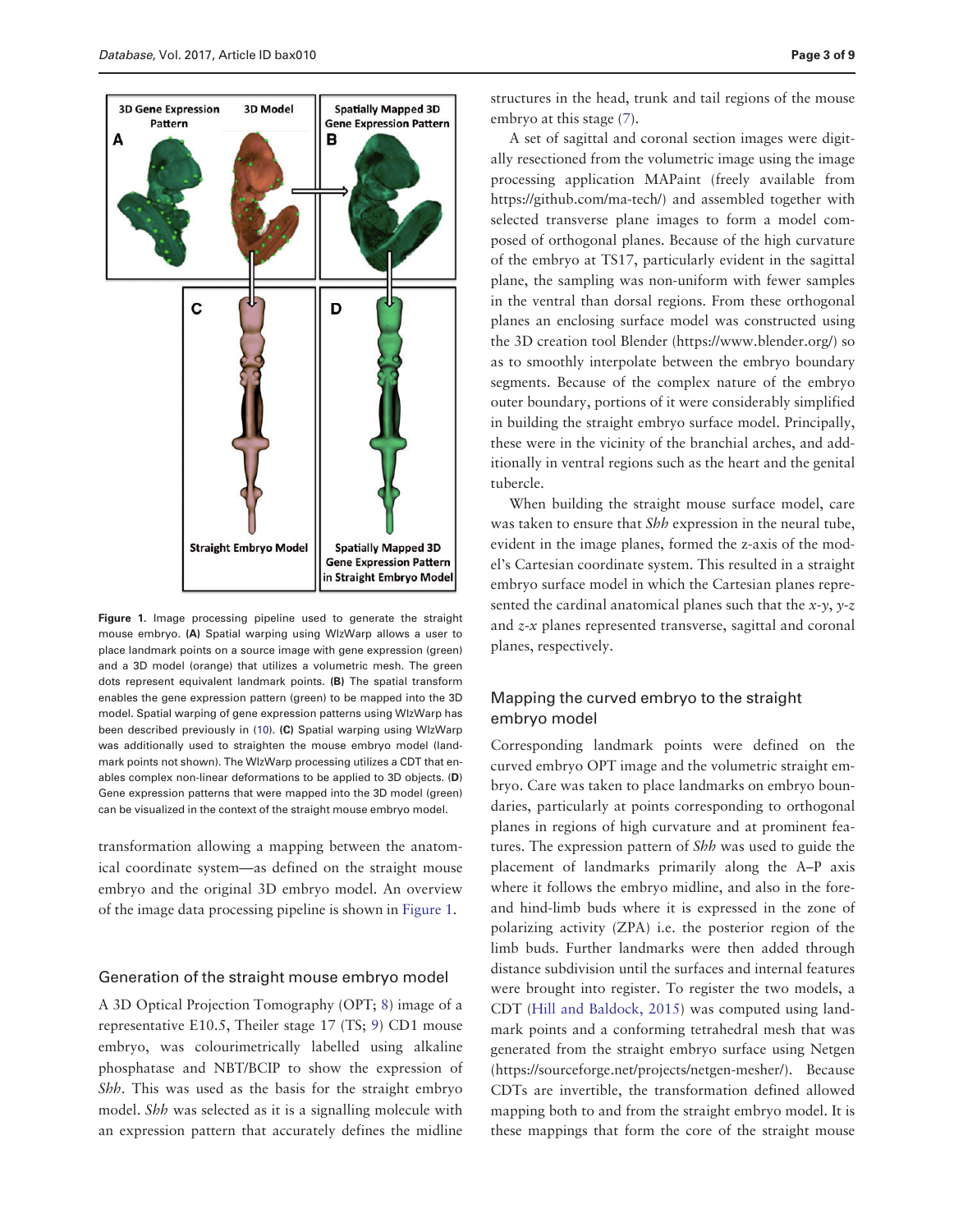embryo framework since they map an anatomical, Cartesian coordinate system to the space of the original mouse embryo.

#### Spatial mapping of gene expression data

To register gene expression data into the eMouseAtlas models, in this case *Fgfs* and *Shh* into our TS17 model, CDT was used through a graphical user interface, WlzWarp [\(10](#page-7-0)). This software allows user-defined placement of landmarks pair-wise at points of equivalence between a source (experimental data) and target (reference model). The resultant warped data can then be image processed, for instance in terms of threshold values to qualitatively reflect the levels of gene expression intensity and concomitantly exclude any artefacts.

#### **Results**

## The 'straight mouse' embryo model accurately defines the A–P and D–V axes in 3D space

The straight mouse embryo model was built using the midline signalling molecule Shh and anatomical knowledge so that the Cartesian  $z$ -,  $y$ - and  $x$ -axes in the straight embryo correspond to the anatomical A–P, D–V and L–R axes in the embryo. The expression patterns of the straight embryo can be seen to correspond to those of the original curved embryo as shown in [Figure 2A and B](#page-4-0). The Shh expression pattern in the midline of the A–P axis is clearly visible in the dorsal views of the original and straightened embryo models; Shh is additionally expressed in the ZPA in the posterior region of the limb buds ([11\)](#page-7-0), and this enabled accurate identification of the A–P axis in the developing forelimb and hindlimb buds. In the straight mouse, D–V and L–R axes were defined orthogonally to the Shh pattern. Through applying the inverse transform to  $z-x$ ,  $y-z$  and  $x-y$ planes of the straight embryo model, these planes were observed to map to the sagittal, coronal and transverse cardinal planes of the original embryo reference space [\(Figure](#page-5-0) [3A\)](#page-5-0). Axes were also visualized by means of a colourmap [\(Figure 3B](#page-5-0)). We used anatomical features and the Shh expression pattern to verify an accurate correspondence between straight and curved models. As part of this visual inspection process, D-V axial planes were further validated by ensuring that they passed symmetrically though paired anatomical components of both the straight mouse embryo and the original embryo reference space, including optic cups, nasal placodes, maxillary and mandibular components of the first branchial arch, forelimb buds, and hindlimb buds. By virtue of this curation we ensured that the straight mouse embryo was an accurate representation of 3D embryo space.

#### Novel visualization

We have explored the use of the straight mouse embryo to visualize spatial data using spatially mapped gene expression patterns of Fgf8, Fgf9, Fgf10 and Fgf20. These genes show distinct, but overlapping gene expression patterns, which are apparent in both the original curved and straight mouse embryos. Using a metric that calculates the number of voxels with mapped expression per unit volume, the straight mouse representation clearly shows that the Fgf gene expression patterns are organized sequentially in the craniofacial region, with Fgf8 showing a peak of expression in the anterior-most compartment of the craniofacial region, and peaks of Fgf9, Fgf10 and Fgf20 expression being observed in more posterior compartments [\(Figure 2C\)](#page-4-0). Peaks of Fgf8 and Fgf10 expression were additionally observed in the A–P compartments that included the forelimb and hindlimb buds. A profile of spatial expression along the A–P axis was easily generated through use of Cartesian coordinates in the straight mouse model [\(Figure 2C](#page-4-0)).

To further demonstrate how the straight mouse embryo anatomical coordinate system can be used to analyse gene expression data, we used the straight mouse embryo model to describe spatial relationships in terms of D–V, L–R, proximal–distal (P–D) and medial–lateral (M–L) locations [\(Table 1\)](#page-6-0). All of these directional and locational terms could be defined in the straight, but not the original curled mouse model in the context of anatomical regions delineated in the 3D model. A subset of paired spatial relationships between Shh and Fgf gene expression patterns that were defined in the context of the straight mouse embryo model is listed in [Table 1](#page-6-0). We consider these paired spatial relationships to be useful from a database perspective, in that they would allow a list of genes to be ordered in terms of sequential distribution along A–P, D–V or L–R axes. Of interest, there was an observed ambiguity in the L–R relationships between Shh and Fgf10 in the hindbrain region, whereby Shh was both *left* of and right of Fgf10, and vice versa. However on closer inspection this could be seen to reflect the M-L relationship between Shh and Fgf10, whereby the midline signalling molecule Shh is expressed medial\_to Fgf10 that is laterally expressed in both left and right hindbrain.

## **Discussion**

The anatomical coordinate system that we have outlined here—'the straight mouse'—has allowed us to define the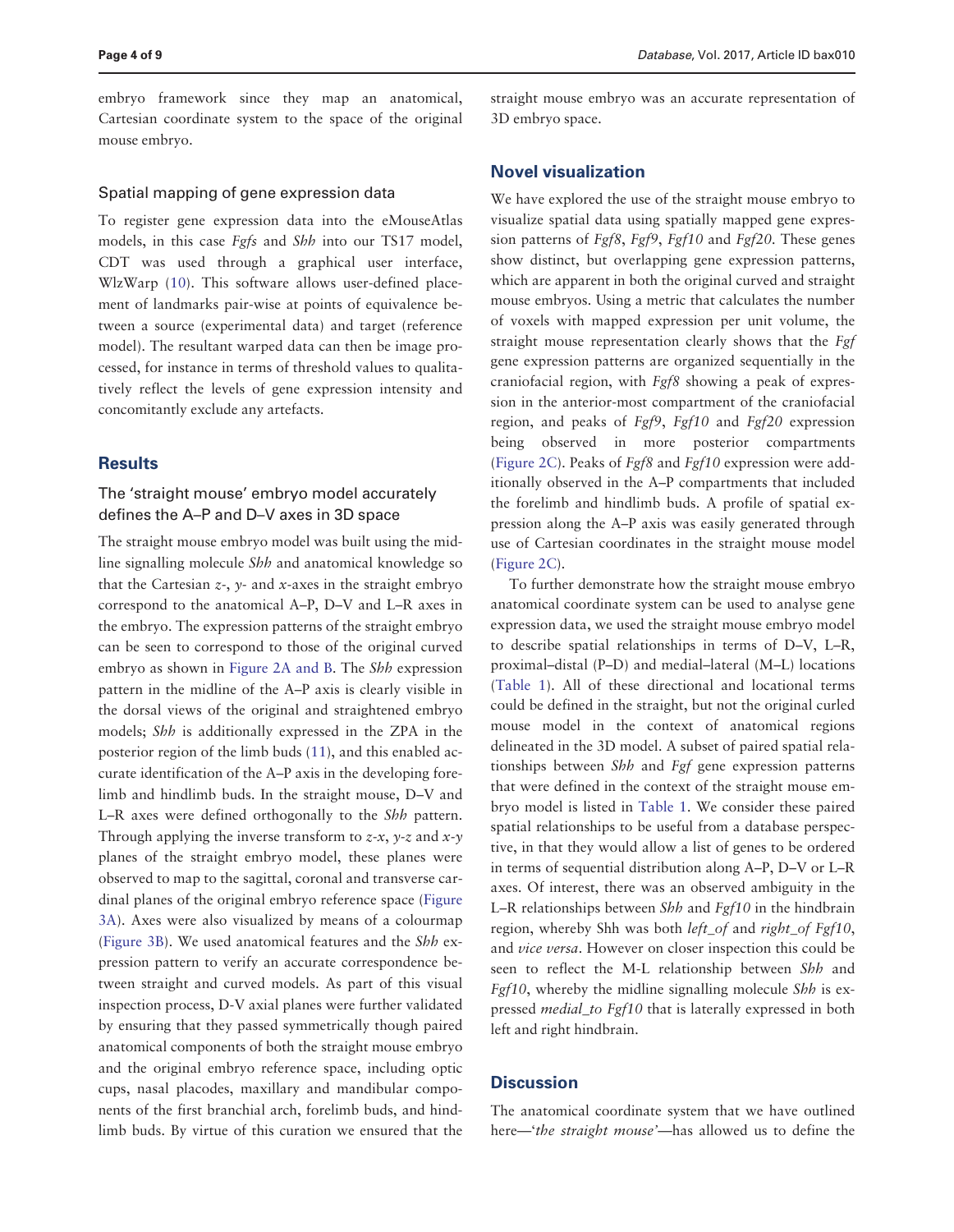<span id="page-4-0"></span>

Figure 2. Straightening the 3D mouse embryo model. (A) Dorsal and lateral views of the original TS17 (E10.5) curled embryo model showing Shh expression, delineated anatomical components and Fgf gene expression. (B) Dorsal and lateral views of the respective straightened embryo model to that in A. Shh expression: observed in the A–P axis midline in the original and straight embryo models, and also in the posterior region of the forelimb and hindlimb buds. Anatomy domains: those shown are the telencephalic vesicles, otic vesicles, mandibular arches, forelimb and hindlimb buds and the somites. Fgf8, Fgf9, Fgf10 and Fgf20 expression patterns: these were spatially mapped as a test case to evaluate the utility of the straight mouse as a data visualization tool. (C) Graphical representation of Fgf gene expression patterns along the A–P axis in relation to the straight mouse embryo. The straight embryo shown is the same as that in B\*, but with different opacity and thresholding values. Plot shows distribution of spatially mapped patterns along the A–P axis with the fraction of volume occupied by the thresholded gene expression patterns on the vertical axis.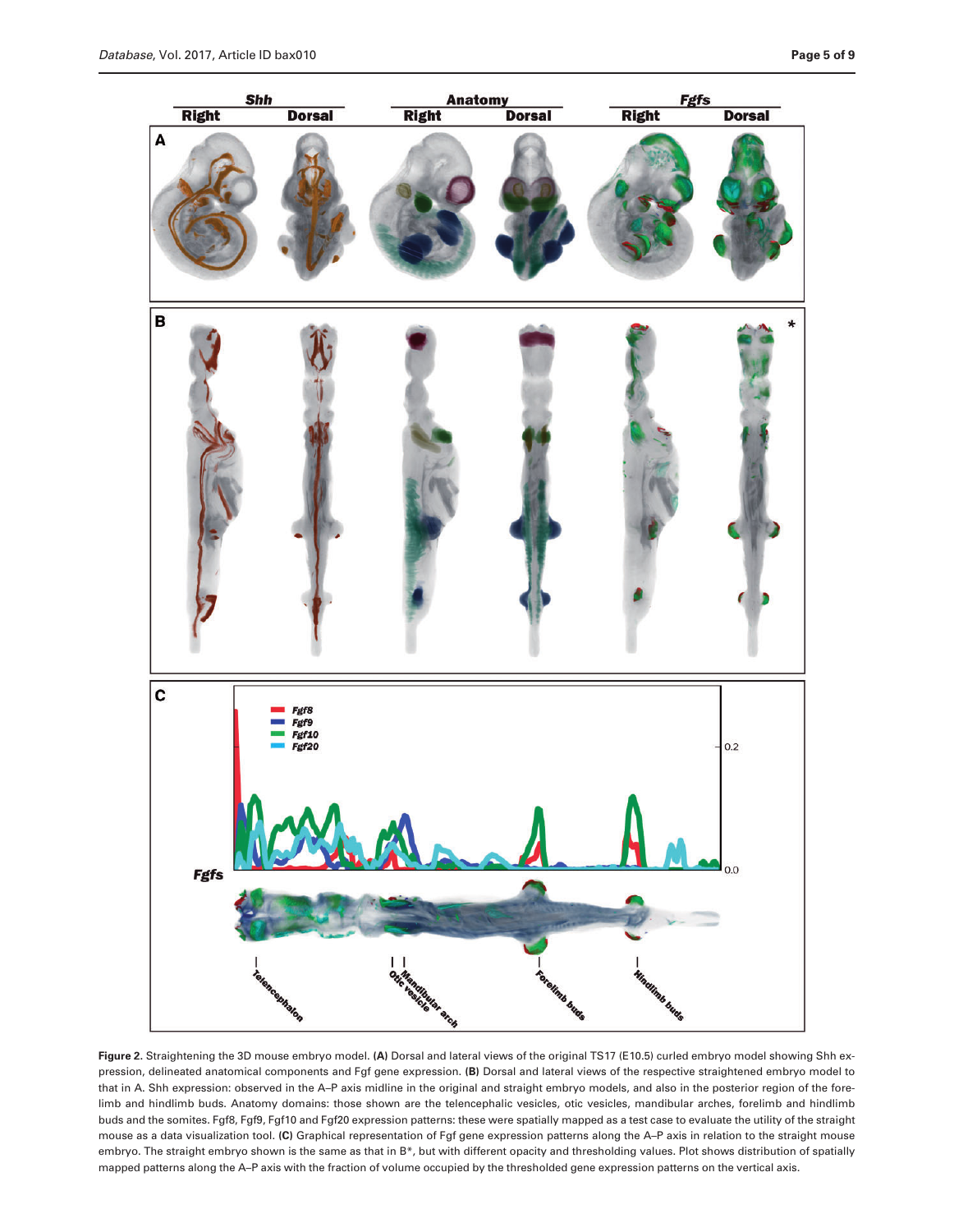<span id="page-5-0"></span>

Figure 3. Defining axial planes on the 3D mouse embryo model. (A) Reverse spatial warping allowed axial planes to be defined on the straight mouse embryo model. Sagittal and coronal planes from this reverse transform are shown in the context of the original 3D mouse embryo model. sag, sagittal plane; cor, coronal plane. (B) Colourmaps from red to blue used to demonstrate A–P (left), L–R (middle) and V–D (right) axes in the original, curled embryo model. These axes represent the anatomical coordinates of the embryo model.

major axes of the embryo such that we are now able to computationally define the midline, and to define patterns in relation to the midline in terms of A–P, D–V and L–R coordinates. A similar 'straightening' process has been demonstrated previously in the nematode Caenorhabditis elegans ([12\)](#page-7-0), but to our knowledge this is the first time this process has been applied to a vertebrate embryo model which is inherently more complex. To ensure that we correctly defined the A–P axis in the mouse embryo reference space, we used a Shh labelled E10.5 mouse embryo to delineate the axial midline of the head, trunk and tail and in this way we could validate that the midline was mapped accurately onto the 'straight mouse' model. The axial pattern of Shh appears to be an evolutionary innovation unique to vertebrates, as Shh is not expressed in the notochord of simpler chordates such as Ciona interstinalis [\(13](#page-7-0)). In vertebrate embryos, Shh is expressed in the notochord and floor plate [\(7](#page-7-0))—both midline structures—and additionally in the head region where it extends rostrally in the brain as far as the diencephalon [\(14\)](#page-7-0). Furthermore, Shh is expressed in the ZPA in the posterior region of the limb bud [\(11](#page-7-0)), and this expression pattern, spatially mapped onto the straight model, enabled us to accurately define the A–P axis in the developing forelimb and hindlimb buds [\(Figure 2B\)](#page-4-0). Once we had defined the anatomical coordinates in the 'straight embryo' model, it was straightforward to introduce this coordinate system into the original model using a reverse spatial transform.

This anatomical coordinate system enables analysis of the distribution of spatially mapped gene expression patterns. Spatial mapping of gene expression patterns is utilized by the EMAGE gene expression database and is a powerful means of measuring coexpression in biological systems. This is an important method as gene expression patterns often do not conform to defined anatomical boundaries, and consequently text annotation of complex patterns must be supported by spatial annotation. However, there are limitations to the computational measures that can be applied to spatially mapped data. Specifically, by focusing on voxel-space  $(xyz)$  coordinates, the computational measures that are most appropriate to scoring co-expression, such as the 'Jaccard index/Dice coefficient',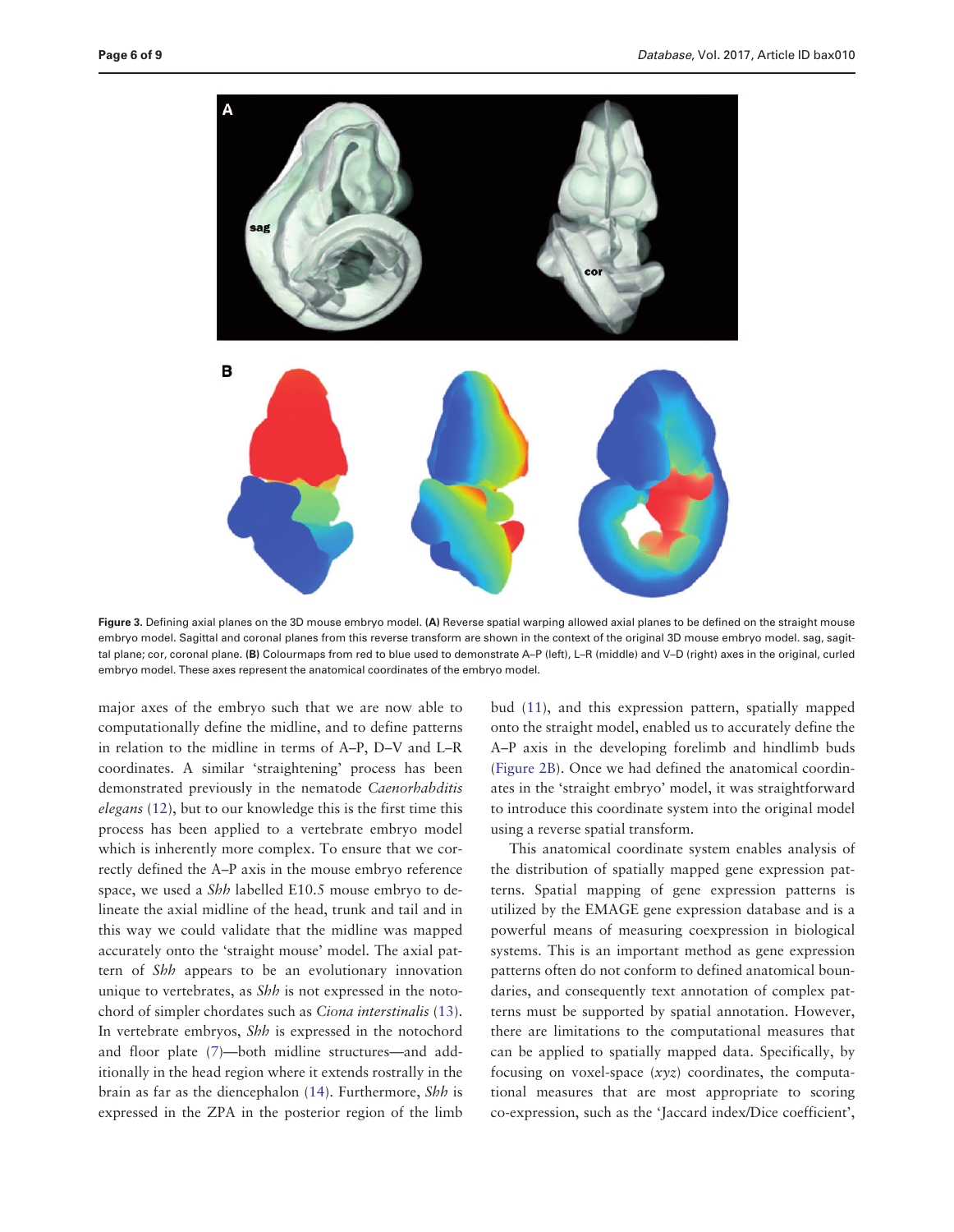<span id="page-6-0"></span>Table 1. Paired spatial relationships derived from straight mouse embryo model

| Term  | Description                                                                          | Paired spatial relationships                                    |
|-------|--------------------------------------------------------------------------------------|-----------------------------------------------------------------|
| $A-P$ | Anterior is the head or cranial end, posterior is the tail or                        | $Fgf8$ is <i>anterior_to Fgf20</i> in the craniofacial region.  |
|       | caudal end.                                                                          | $Fgf20$ is <i>posterior_to Fgf8</i> in the craniofacial region. |
| $D-V$ | Dorsal refers to the backbone side, ventral refers to the                            | <i>Fgf10</i> is <i>dorsal_to Shh</i> in the midbrain region.    |
|       | belly side.                                                                          | Shh is ventral_to Fgf10 in the midbrain region.                 |
| $L-R$ | Left-right as defined looking from dorsal to ventral.                                | Fgf10 is left_of Shh in the hindbrain region.                   |
|       |                                                                                      | Shh is right_of Fgf10 in the hindbrain region.                  |
|       |                                                                                      | $Fgf10$ is right _of Shh in the hindbrain region.               |
|       |                                                                                      | Shh is left_of Fgf10 in the hindbrain region.                   |
| $M-L$ | Relative positional terms, medial structures are relatively                          | <i>Fgf10</i> is <i>lateral_to Shh</i> in the hindbrain region.  |
|       | close to the midline, lateral are further to the side.                               | Shh is medial_to Fgf10 in the hindbrain region.                 |
| $P-D$ | Relative positional terms applicable to appendicular struc-                          | Fgf10 is proximal_to Fgf8 in the left forelimb bud.             |
|       | tures. Proximal is closer to the centre of the body and dis-<br>tal is further away. | $Fgf8$ is <i>distal_to Fgf10</i> in the left forelimb bud.      |

do not address, e.g. the A–P and proximo-distal expression of the Hox genes (reviewed in [15](#page-7-0)). The anatomical coordinate system that we introduce in the context of *Fgf* gene expression resolves this issue, and enables patterning processes, as assayed through expression analysis of developmentally regulated genes, to be understood in an axial framework. This would enable e.g. the ranking of gene expression patterns along the A–P, D–V or L–R axes. We explored this concept by using the straight mouse embryo model to describe spatial relationships between Shh and Fgf gene expression patterns. In the straight mouse embryo model, we could define paired spatial relationships for anatomical compartments, e.g. Fgf10 is dorsal\_to Shh in the midbrain region; Shh is ventral\_to Fgf10 in the midbrain region. We foresee these paired spatial relationships as particularly useful for ordering gene expression patterns in terms of sequential distribution along A–P, D–V or L–R axes. This is of great interest from a biomedical perspective as it may offer one method by which database queries could be used to explore the architectonic nature of gene expression. These architectonic relationships are crucially important as they may underlie the basis of congenital abnormalities. In this respect it is noteworthy that Fgf and Shh signalling is critically important in craniofacial development, and that mutations in key Fgf and Shh signalling genes cause a spectrum of craniofacial midline abnormalities such as clft lip, cleft palate, and frontonasal dysplasia [\(16](#page-7-0)[–19](#page-8-0)). The straight mouse model that we have developed represents one method through which spatially mapped gene expression patterns can be structured and implemented into database queries.

An additional use of the anatomical coordinate system is as a means of evaluating the metameric nature of the vertebrate embryo body plan. Visible in the trunk and tail of the developing embryo are the segmented transitional

tissues known as somites, that will subsequently split to form the dermatome (dermis), myotome (skeletal muscle), syndetome (tendons and cartilage), and sclerotome (bone). The somites additionally pattern the peripheral nervous system through specifying the migration paths of neural crest cells and the axons of spinal nerves. In the head region the cranial nerves are organized along the A–P axis with the anterior-most cranial nerves (cranial nerves 0 and I) terminating in the olfactory cavity and the olfactory organs [\(20](#page-8-0)) and the most posterior cranial nerves providing motor innervation for muscles of the neck (cranial nerve XI) and the tongue (cranial nerve XII). A more controversial segmented organization of the developing head has additionally been suggested. Kingsbury [\(21\)](#page-8-0) hypothesized that the head is segmentally organized, with each head segment containing a neuromere plus a pair of dorsal and ventral cranial nerves. The value of the neuromeric hypothesis is that it may provide insight into iterative processes that may underlie brain development. More recently, developmental neurobiologists have lent support to the neuromeric hypothesis by using gene expression patterns in the developing brain as molecular anatomical profiles that enable otherwize cryptic anatomical boundaries to be delineated (reviewed in [22](#page-8-0)). In this respect, the anatomical coordinates-based distribution of gene expression that we showcase in the context of Fgf gene expression in the straight mouse embryo may greatly assist in the identification of cryptic boundaries in the developing mouse embryo, and offer an axial framework that could be used to evaluate the neuromeric hypothesis.

The anatomical coordinate spatial framework may additionally enable text-mining of spatially mapped data. In this respect, the Biological Spatial Ontology (BSPO) has recently been developed as a means of representing spatial concepts, anatomical axes, gradients, regions, planes, sides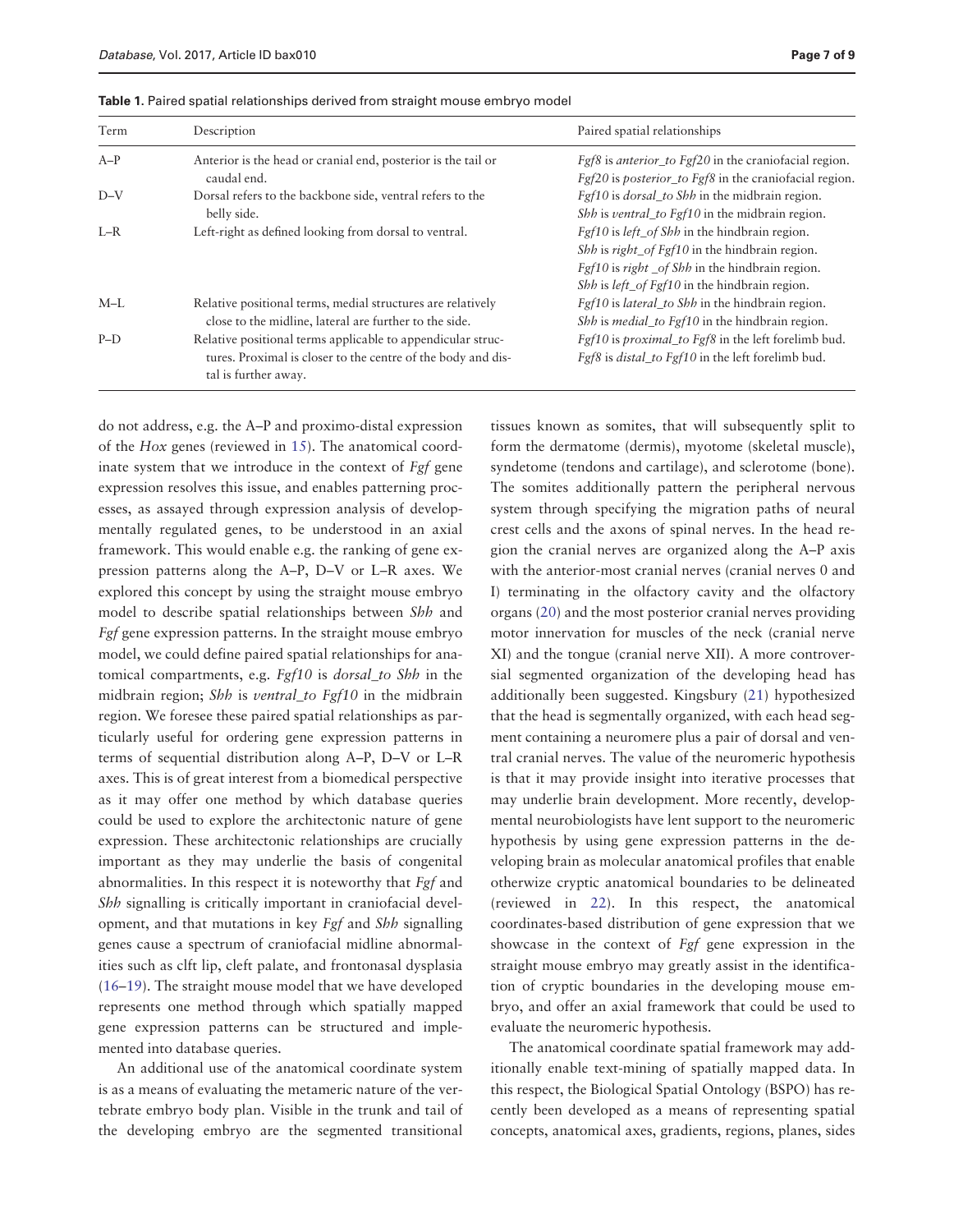<span id="page-7-0"></span>and surfaces using a vocabulary ([23\)](#page-8-0). The BSPO is currently used by projects that require standardized anatomical descriptors for phenotype annotation and ontology integration, and is used to provide a source of anatomical location descriptors for logically defining anatomical entity classes in anatomy ontologies. The anatomical coordinate embryo reference space that we describe here lends itself quite naturally to the BSPO classes and relations, and these could be used to text-mine datasets that are spatially mapped onto an embryo reference model. An interesting dataset to explore using this method would be the Eurexpress transcriptome-wide atlas of mouse embryo gene expression ([24](#page-8-0)). The eMouseAtlas Project has spatially mapped 14K Eurexpress section in situ hybridization gene expression patterns onto an E14.5 (TS 23) embryo model, and these patterns can be ranked by spatial similarity (i.e. coexpression) and/or retrieved by spatial query using tools made publicly available through EMAGE [\(25,](#page-8-0) [26](#page-8-0)). Using a text-mining approach, it may be possible to use BSPO ontology terms such as 'adjacent\_to, dorsal\_to', 'orthogonal\_to', as queries on the spatially mapped Eurexpress dataset. To develop this type of query capability, our future work will focus on developing a similar type of anatomical coordinate spatial framework for our later stage embryo models.

In summary, we have used spatial warping and marker gene expression patterns to develop an anatomical coordinate system for the mouse embryo. To develop an anatomical coordinate spatial framework, we straightened a 3D mouse embryo model through deformation of 3D volumetric embryo space, defined the A–P, D–V and L–R axes on the 'straight mouse' model, and introduced this coordinate system into the original model using a reverse 'spatial warp' transform. In this analysis, we have pioneered the use of the 'straight mouse' embryo as a means of generating anatomical coordinates for a TS 17 mid-gestation mouse embryo model. Through applying this process to EMAP mouse embryo models at other stages of development, we could provide a similar anatomical coordinate framework for spatially mapped gene expression patterns at earlier and later stages of development. We see great potential of this anatomical coordinate reference space in summarizing spatially mapped multimodal mouse embryo data, which can be otherwise complex and very laborious to describe.

#### Acknowledgements

We wish to thank Professor Paula Murphy (Trinity College, Dublin) for kind provision of the OPT Shh gene expression pattern, and Professor David FitzPatrick (MRC Human Genetics Unit, IGMM, University of Edinburgh) for providing the OPT Fgf gene expression patterns.

Conflict of interest. None declared.

#### Funding

This work was funded by the UK Medical Research Council Human Genetics Unit Mouse Atlas core funded program and the BBSRC PhenoImageShare project BB/K020021/1.

#### References

- 1. Thompson,D.W. (1917) On Growth and Form,1st edn. Cambridge University Press, Cambridge.
- 2. French,V., Bryant,P.J. and Bryant,S.V. (1976) Pattern regulation in epimorphic fields. Science, 193, 969–981.
- 3. Bryant,S.V., French,V. and Bryant,P.J. (1981) Distal regeneration and symmetry. Science, 212, 993–1002.
- 4. Paxinos,G. and Watson,C. (1997) The Rat Brain in Stereotaxic Coordinates. Academic Press, San Diego, USA.
- 5. Baldock,R. and Burger,A. (2008) Anatomy ontologies: linking names to places in biology. In: Burger,A., Davidson,D., Baldock,R. (eds). Anatomy Ontologies for Bioinformatics: Principles and Practice. 1st edn. Springer-Verlag London. pp. 197–212.
- 6. Hill,B. and Baldock,R.A. (2015) Constrained distance transforms for spatial atlas registration. BMC Bioinformatics, 2015, 16, 90.
- 7. Martí, E., Takada, R., Bumcrot, D.A. et al. (1995) Distribution of Sonic hedgehog peptides in the developing chick and mouse embryo. Development, 121, 2537–2547.
- 8. Sharpe,J., Ahlgren,U., Perry,P. et al. (2002) Optical projection tomography as a tool for 3D microscopy and gene expression studies. Science, 296, 541–545.
- 9. Theiler,K. (1972) The House Mouse: Atlas of Embryonic Development, 1st edn. New York: Springer-Verlag.
- 10. Armit,C., Venkataraman,S., Richardson,L. et al. (2012) eMouseAtlas, EMAGE, and the spatial dimension of the transcriptome. Mammalian Genome, 23, 514–524.
- 11. Riddle,R.D., Johnson,R.L., Laufer,E. and Tabin,C. (1993) Sonic hedgehog mediates the polarizing activity of the ZPA. Cell, 75, 1401–1416.
- 12. Peng,H., Long,F., Liu,X. et al. (2008) Straightening Caenorhabditis elegans images. Bioinformatics, 24, 234–242.
- 13. Takatori,N., Satou,Y. and Satoh,N. (2002) Expression of hedgehog genes in Ciona intestinalis embryos. Mech Dev, 116, 235–238.
- 14. Lim,Y. and Golden,J.A. (2007) Patterning the developing diencephalon. Brain Res Rev, 53, 17–26.
- 15. Pearson,J.C., Lemons,D. and McGinnis,W. (2005) Modulating Hox gene functions during animal body patterning. Nat Rev Genet, 6, 893–904.
- 16. Brewer,J.R., Molotkov,A., Mazot,P. et al. (2015) Fgfr1 regulates development through the combinatorial use of signaling proteins. Genes Dev, 29, 1863–1874.
- 17. Jin,Y.R., Han,X.H., Taketo,M.M. and Yoon,J.K. (2012) Wnt9b-dependent FGF signaling is crucial for outgrowth of the nasal and maxillary processes during upper jaw and lip development. Development, 139, 1821–1830.
- 18. Trumpp,A., Depew,M.J., Rubenstein,J.L. et al. (1999) Cremediated gene inactivation demonstrates that FGF8 is required